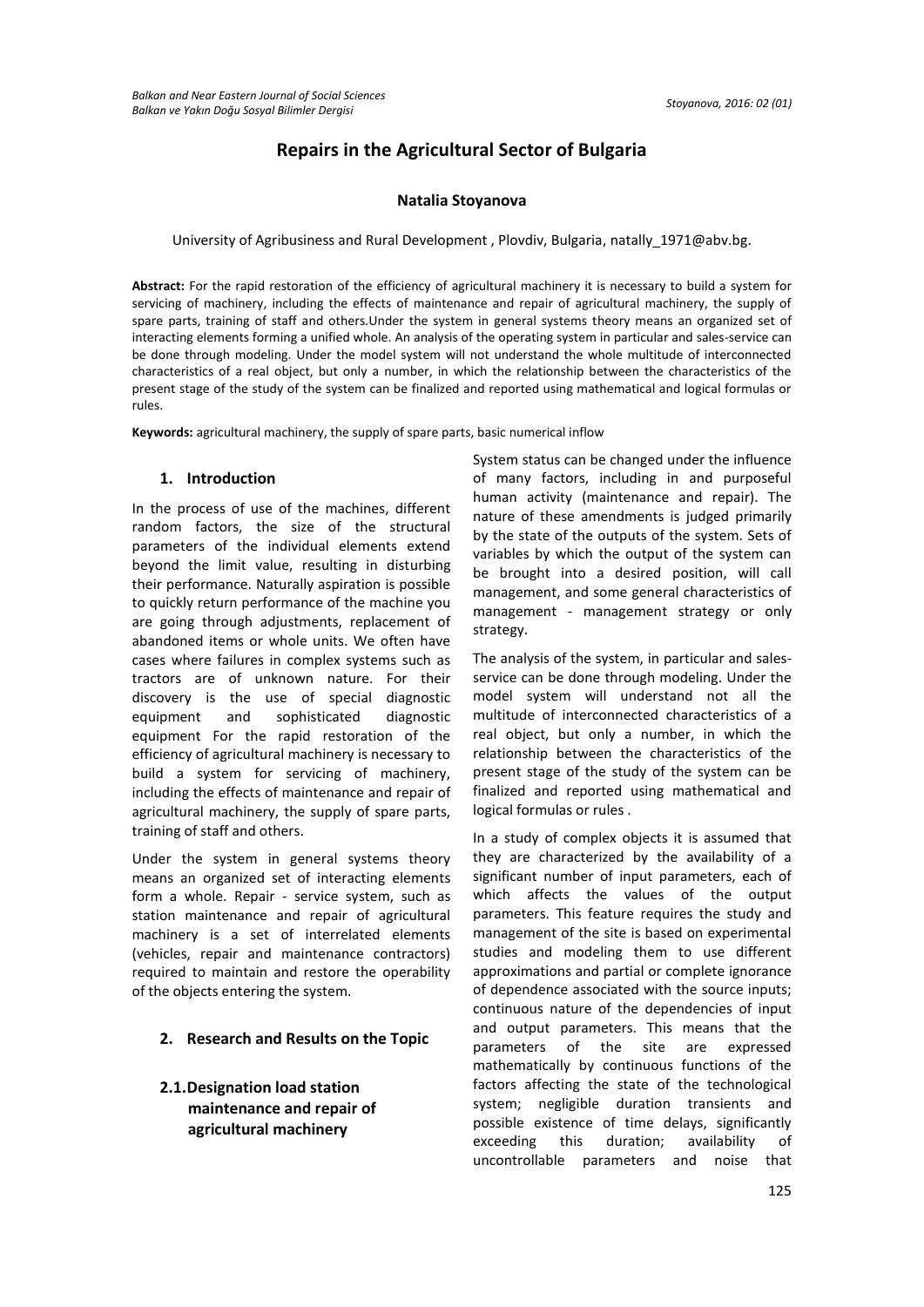determine the random nature of the amendment to the baseline. This feature requires mandatory to use statistical methods in modeling and management of sites.

The general methodology adopted the necessary number of workers moving units with the help of which perform maintenance and repair of agricultural machinery is given by the following formula (1):

$$
\boldsymbol{N}_p = \frac{\sum \boldsymbol{T}}{\boldsymbol{\Phi}_{P.B}}
$$

Where  $\sum T$  is the total labor intensity of all effects;

 $\Phi_{P.B}$  is Fund of time a worker for the planned period of time.

Stream of requests coming from the m number of machines in a random point in time. Some of the machines are in the system and on them the service is performed, others wait in line to be served, and the remaining work. The closed nature of the system is characterized by limited amount attached to the department of

agricultural machinery. Shown scheme is characterized by certain conditions (Figure 1.б.) under which it can accept  $(m + 1)$  meanings. Each of them has a probability, ie .: when the park machines is rampant and needed services; we have failures in 1, 2 .... m machines and they must be removed in specialized units. Each of the typical conditions  $P_h(t)$   $(0 \le k \le m)$  can be described with the relevant equations.

Probability in the service system to find "k" number of machines, can be represented by the formula (2).

$$
P_k = \frac{m_{\bullet}^{\prime}}{\left(m-k\right)_{\bullet}^{\prime}} \left(\frac{\lambda}{\mu}\right)^k . P_o
$$

where the probability of good condition of the park machines. For the determination of the value of it is necessary to use the condition (3)

(2)

$$
\sum_{k=0}^{m} P_k = 1
$$
\n
$$
P_o = \left[ \sum_{k=0}^{m} \frac{m_{\bullet}^l}{(m-k)_{\bullet}^l} \left( \frac{\lambda}{\mu} \right)^k \right]^{-1}
$$
\n(3)



Fig.1. Model of organization of work of system maintenance.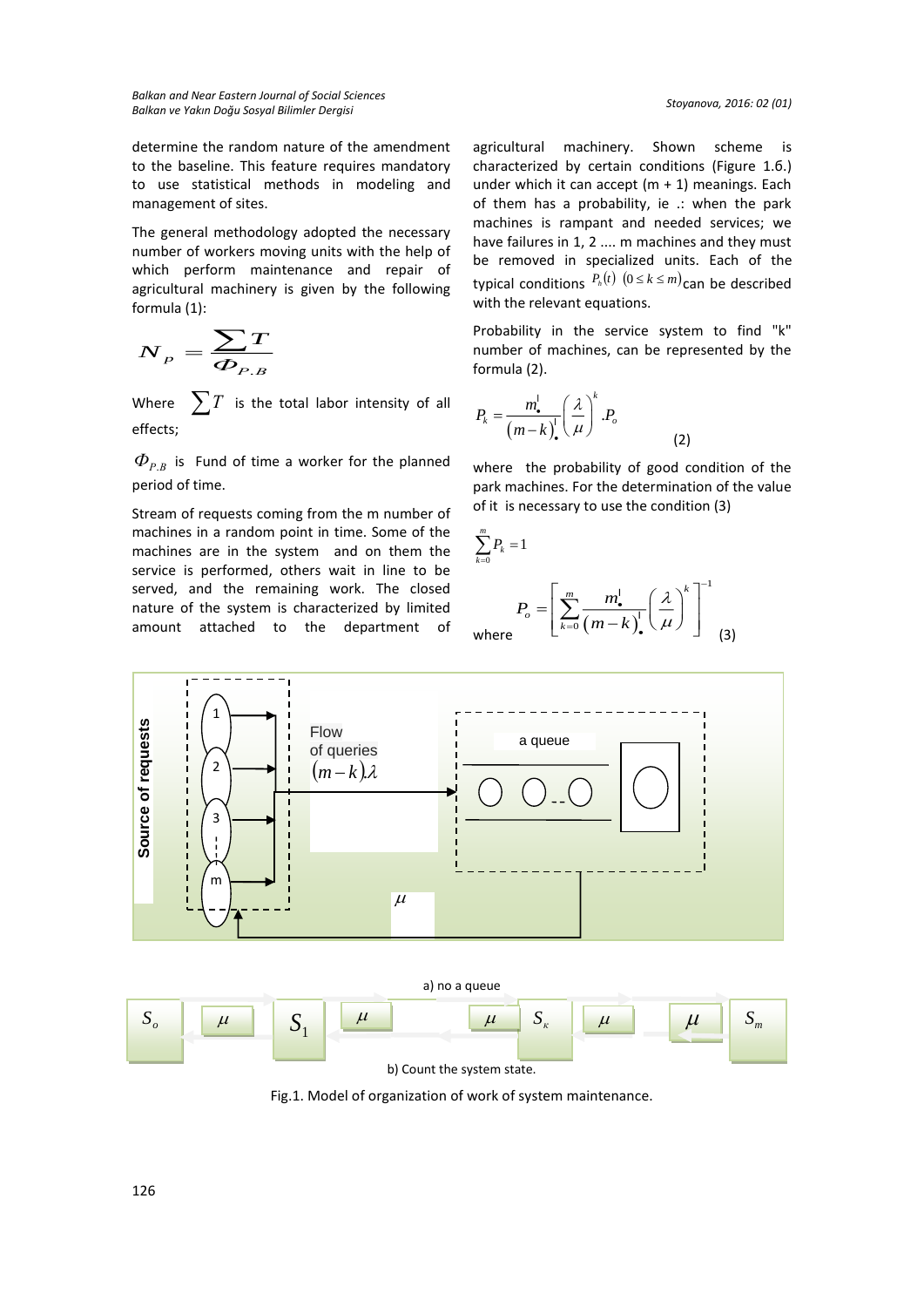*Balkan and Near Eastern Journal of Social Sciences Balkan ve Yakın Doğu Sosyal Bilimler Dergisi Stoyanova, 2016: 02 (01)*

The resulting equations allows finding any state of the system maintenance and repair. With the help of probability can be defined quantitative characteristics, evaluating the quality of the organization of preventive and repair work, namely the length of stay in the system and related losses.

Machine downtime can be estimated by using a factor of technical use (КТИ) and service unit with its load factor (К). (4):

$$
K_{TH} = 1 - \frac{\sum_{k=1}^{m} k.P_k}{m}
$$
 (4)

Employment of the specialized unit is characterized by the use of working time and reporting the probability of the absence of a request in the system (PО). The load factor extraction follows (5):

$$
K_H = 1 - P_o \tag{5}
$$

The feature amount of allowances Z (m), falling on a machine is defined by formula (6)

$$
Z(m) = \frac{1}{m}(C_a . 9 + C_3 P_o)
$$
 (6)

where the average number of machines in the queue for service; Accordingly downtime of the machine unit and per unit of time of their work.

The length of the tail depends on Sport adopted in order to conduct scheduled maintenance.

If the machine requiring scheduled maintenance is called for it at a time when sport is not busy, the number of machines in the queue can find the following formula (7):

$$
S = \frac{\lambda_p}{\lambda_p + \lambda_{TO}} \cdot \sum_{k=2}^{m} (k-1) P_k
$$
 (7)

where they are respectively the intensity of requests for repair and maintenance.

Insofar as in this case-stay waiting for planned repairs, no place, then the coefficient of technical use CTI can be found by using the formula (8):

$$
K_{TH} = 1 - \frac{\sum_{k=1}^{m} K.P_k - \frac{\lambda_{TO}}{\lambda_p + \lambda_{TO}} \sum_{k=2}^{m} (k-1) P_k}{m}
$$
(8)

The waiting time in the queue, by virtue of the probabilistic nature of submission of applications

and duration of service, also appears to be a random variable. Therefore the likelihood waiting time in the queue to neprevishi TD can find a formula (9):

$$
P\{\gamma \ge t_{\mathcal{A}} \} \ge \sum_{k=1}^{m} P_k \sum_{s=0}^{k-1} \frac{(\mu t)^s}{S!} e^{-\mu t}, \qquad (9)
$$

Light of the aforementioned analysis can draw the following conclusion: Displayed quantitative characteristics sufficiently fully reflect processes of IT and P machines and on their basis can establish optimal loading stations for maintenance and repair of agricultural machinery, as well as their quantitative composition.

## **2.2.Organization maintenance of machine-tractor fleet**

The main criterion for evaluation of forms of maintenance organization (MO) of the machinetractor capital (MTC) have brought the minimum cost, calculated in accordance with the following (10):

$$
\frac{\sum_{i=1}^{n} \left( S_{i} \alpha_{p} + S_{i} E_{H} \right) y + \sum_{i=1}^{n} C_{i}}{N_{i} L} + \sum_{j=1}^{n} C_{j} + 2 \alpha K P_{k} L + \frac{2 d_{i} K P_{k} L}{V_{e}} + d_{i} \left( \frac{1}{\mu} + \varpi \right) K P_{k} \to \min
$$
\n(10)

where B 1 is the carrying value of the plant for maintenance and repair of equipment, lv;

 $\alpha_{p}$  - Coefficient taking into account deductions for renovation

 $E$ <sub>*H* -; normative efficiency factor of capital</sub> investments

 $\sum$ the amount of the value of objects (buildings and equipment) lev;

 $\mathcal Y$  - concentration ratio of work;

*T*  $\gamma = \frac{\sum t_i}{\sum t_i}$  -where overall labor intensity of the work performed ind. / hours;

*<sup>L</sup>* - The average distance of travel of the tractor km;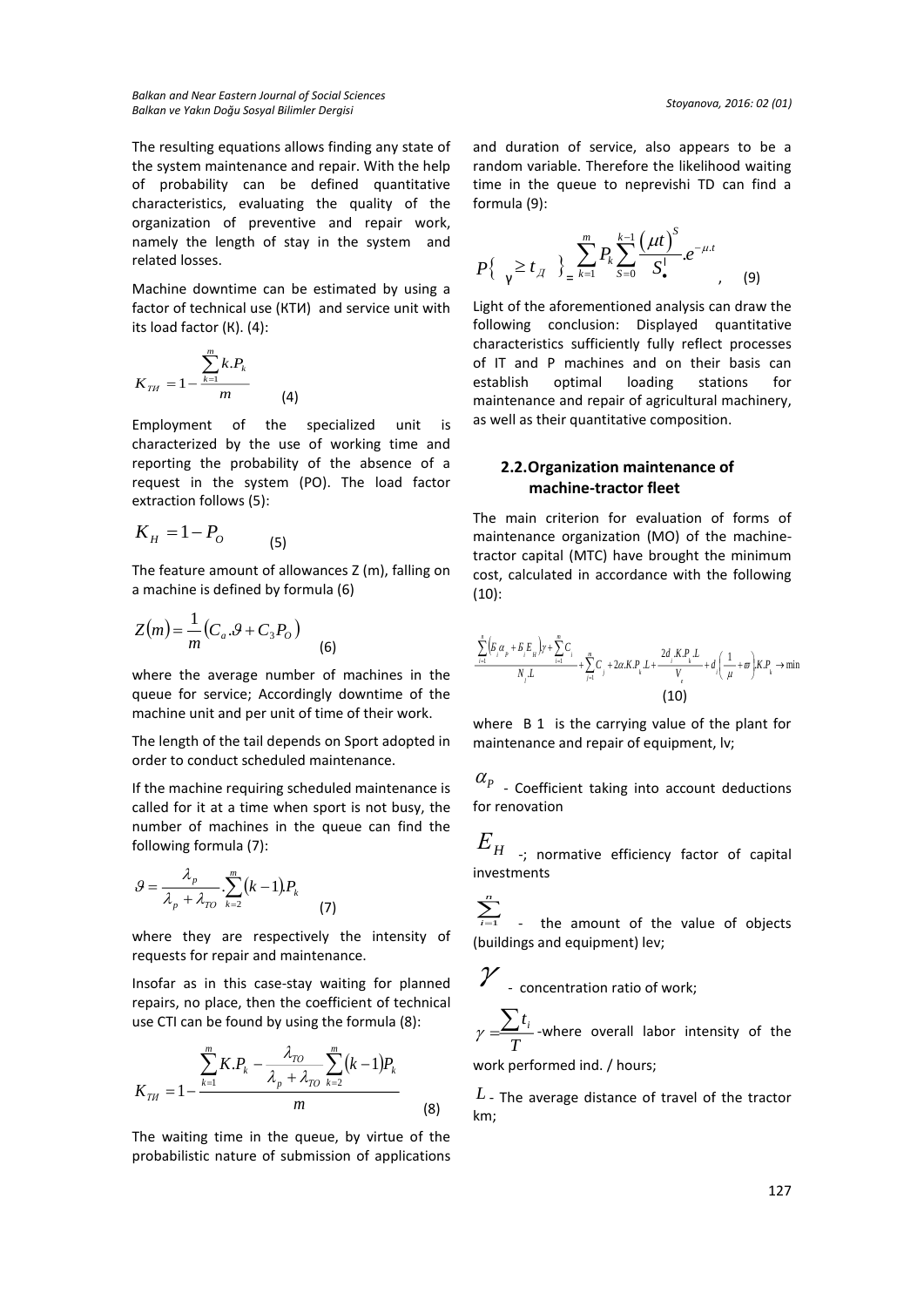# $\sum_{i=1}^m$ *Ci*

*i* <sup>1</sup> - conditional permanent elements of operational maintenance work lev;

 $N_{L_{\pm}}$  the density of distribution of the cycles of maintenance of one kilometer real distance to the service area,

$$
\sum_{i=1}^m C_i
$$

 *j* 1 - conditional proportional elements of operational maintenance work, lev

 $\alpha$  - indicator of transport costs brought idling tractor lev / km;

 $d_{i}$  <sub>-</sub> value stay the tractor lev / hour;

$$
\frac{1}{\mu}t_{cp.}
$$
 the average time to service to the  
tractor;

 $\overline{w}$  . The average waiting time for service of the tractor

*<sup>Р</sup><sup>К</sup>* - likelihood of being carried out "K" season of service to a tractor;

*Ve* - Operating speed of the tractor during transport

Using the parameters of service station maintenance and repair of agricultural machinery can make a quantitative assessment of its activities. So their knowledge and determination are essential for us.

Using the theory of mass servicing of agricultural machinery can present it as a system of mass service (SMS ) on the parameters that identify it.

The activity is related to the receipt and processing of requests for maintenance and repair of machines. The random nature of the submission of applications and their service need to have a random character.

It is likely that at any point of time in the queue is formed at the entrance to have a certain number of queries. In theoretical consideration these probabilities is one of the key parameters to be determined. In turn, they will provide an opportunity to get an idea: the average number of requests queued (expected queue length); for the

average waiting time of one application and possible deviations from it.

The period of employment channels (P) is another important parameter. This is the length of the time interval at any time during which at least one of the channels for the service is busy.

Another important parameter is that the number of serviced requests in the period of employment (P).This parameter is essential in the design of the production activity of individual channels of sports. When you know what will be the size of the flow of requests, the channel must be ready for continuous service.

It was found that the stationary mode, there is not any system. Systems with many channels and extremely limited number of seats for waiting always stationary mode when the average duration of service and the average time between two consecutive admissions applications are final.

When are final and queues is not limited, fixed mode does not exist at while otherwise the system is always stable over time. In magnitude and probability P unit are limited (end).

The number of requests d by the time the system  $\mathcal{G}(t)$  is another important parameter. Them we can divide such applications are currently being serviced and others waiting in line to be served. This is a random variable and has all mobile feature. If a is n number of channels, it is therefore

$$
\mathcal{G}_1(t) = \max(0, \mathcal{G}(t)) \tag{11}
$$

and represents the number of requests waiting in queues at the entrance of the shop. it is customary to call a virtual queue length. The parameter may take the value of 0, 1,2 .... n, therefore, is defined by the distribution of probabilities

$$
P_k(t) = P\left\{\mathcal{G}(t) = k \quad \right\} \tag{12}
$$

The determination of P K(T) is a reason to believe that we know the transient mode In service systems, such as for agricultural machinery with n number of channels is valid the following relation (13), which determines the probability of all channels are busy:

$$
\sum_{\kappa=n}^{\infty} P_{k}(t) = 1 - [P_{o}(t) + \dots + P_{n-1}(t)]
$$
\n(13)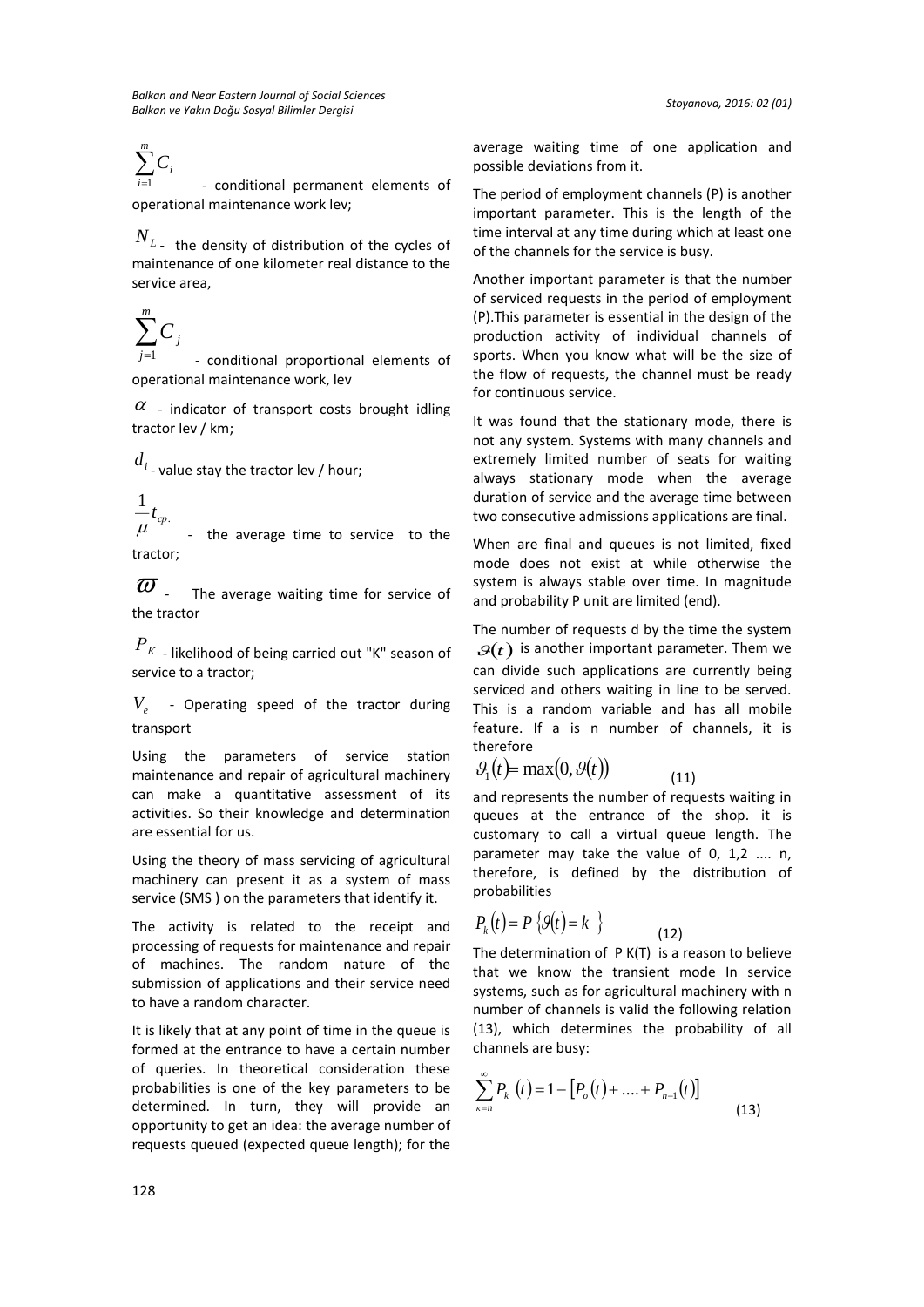*Balkan and Near Eastern Journal of Social Sciences Balkan ve Yakın Doğu Sosyal Bilimler Dergisi Stoyanova, 2016: 02 (01)*

The average number of requests waiting to be serviced at a point in time t can determine addictive (14):

$$
\bar{S}_1(t) = \sum_{k=n}^{\infty} (k-n).P_k(t)
$$
\n(14)

The average number of channels present in the stay is equal to (15)

$$
\bar{n}(t) = \sum_{k=0}^{n} (n-k) P_k(t)
$$

The average number of applications found in the service node (in the queue and channels) can be determined using the dependence (16)

(15)

$$
\bar{\mathcal{G}(t)} = \sum_{k=0}^{\infty} k.P_k(t)
$$
\n(16)

In n.b<a , where a is the average time between arrivals of bids; b - the average service time of individual requests from one channel and t - time.

If, 
$$
m \to \infty
$$
 then,  
\n
$$
P_k = \lim_{t \to \infty} P_k(t)
$$
\n(17)

From the foregoing it follows that here:

$$
\lim_{t \to \infty} \overline{\mathcal{G}}_1(t) = \overline{\mathcal{G}}_1, \qquad \lim_{t \to \infty} \overline{n}(t) = \overline{n},
$$

$$
\lim_{t \to \infty} \overline{\mathcal{G}}(t) = \overline{\mathcal{G}}(t)
$$
(18)

in single-line (single channel) system  $n=1$  in which, the employment rate  $\rho$ can be determined by the following relationship (19):

$$
\rho = \frac{b}{a},
$$
\n(19)

Likelihood channel idle we can determine from dependence (20)

$$
\rho_o = 1 - \rho
$$
\n<sup>(20)</sup>

For n number of channel service system, the employment rate is defined by the relationship  $\frac{nb}{a}$   $\left( npu \frac{nb}{a} < 1 \right)$ 

$$
a \left( \begin{array}{cc} a & b \\ c & d \end{array} \right)
$$
 system is called nonstationary.

The waiting time of the application, if arrive in time t, called the possible (virtual) waiting times. This element is one of the nonstationary characteristics of the system. When the system is stationary characteristics. The waiting time of the request to be handled, appears to be one of the main variables presented by inflow requests. It is most often involved in the possible economic performances in solving the problems of the theory of mass service.

These indicators and others such as load factor of channels (K) Economic indicator for selecting the best option in design and Gzag. and others. describe probabilistic behavior of the workshop for agricultural machinery. For their determination to make the necessary mapping service center which examined by the Earl of states showing the various states and incoming (outgoing) flow of events (Fig. 2.)

Fig. 2 shows an example of a dispute that goes from state So in S1, a stream of requests having the density and vice versa - from the state S1 able So, with intensity. If we assume that we know all possible states reporting of all states of the studied sports, we can build corresponding graph of states reporting of all characteristics of the incoming and outgoing flows.



Fig. 2. Count the state